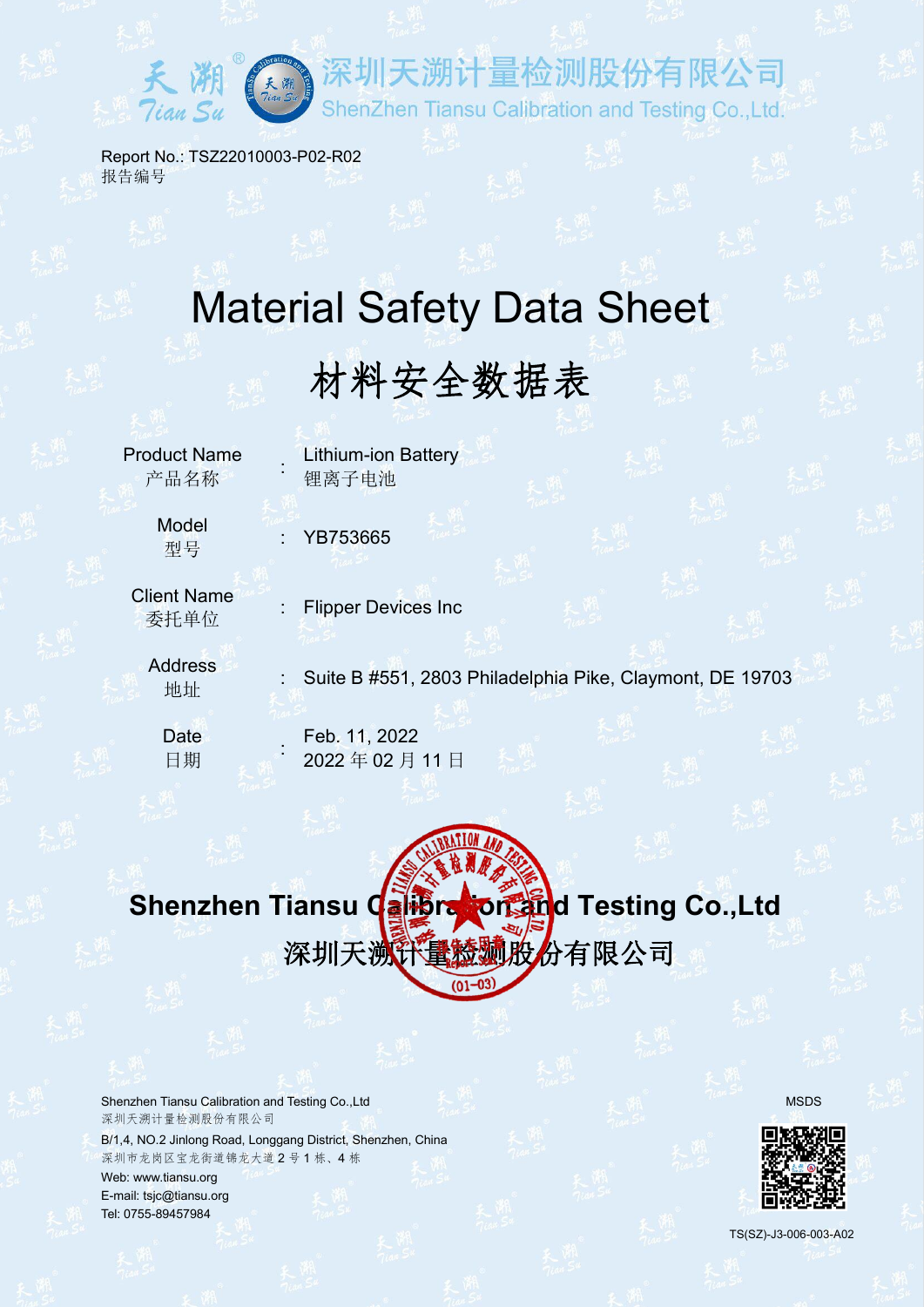

深圳天溯计量检测股份有限公司 ShenZhen Tiansu Calibration and Testing Co., Ltd.

Report No.:TSZ22010003-P02-R02 Page 2 of 12 报告编号 第 2 页 共 12 页

# **MATERIAL SAFETY DATA SHEET** 材料安全数据清单

# **1. Chemical Product and Company Identification**产品及申请公司信息

Lithium-ion Battery

YB753665

Sample name: 样品名称 锂离子电池 Sample model: 样品型号

Rating:

Manufacturer:

Address:

Factory:

Address:

Telephone no: 联系电话 E-mail:

Date of received: Date of report:

规格 Rated Capacity 额定容量: 2100mAh, 7.77Wh Nominal Voltage 标称电压: 3.7V Weight 重量: 35.2g 制造商 广东永邦新能源股份有限公司 GuangDong YungBang New Energy Co., Ltd. 制造商地址 **Guangdong Province,china** The Control of The Control of The Control of The Control of The Co No.49, Shahu Qilin Ling Road, Tangxia Town, Dongguan City, 广东省东莞市塘厦镇沙湖麒麟岭路 49 号 工厂 广东永邦新能源股份有限公司 GuangDong YungBang New Energy Co., Ltd. 工厂地址 Guangdong Province,china No.49, Shahu Qilin Ling Road, Tangxia Town, Dongguan City, 广东省东莞市塘厦镇沙湖麒麟岭路 49 号

18124049199

邮箱 ybqa@yungbang.com

Jan. 07, 2022 Feb. 11, 2022



编写 /caaby Nory 批准

Written by: **Approved by:** Approved by: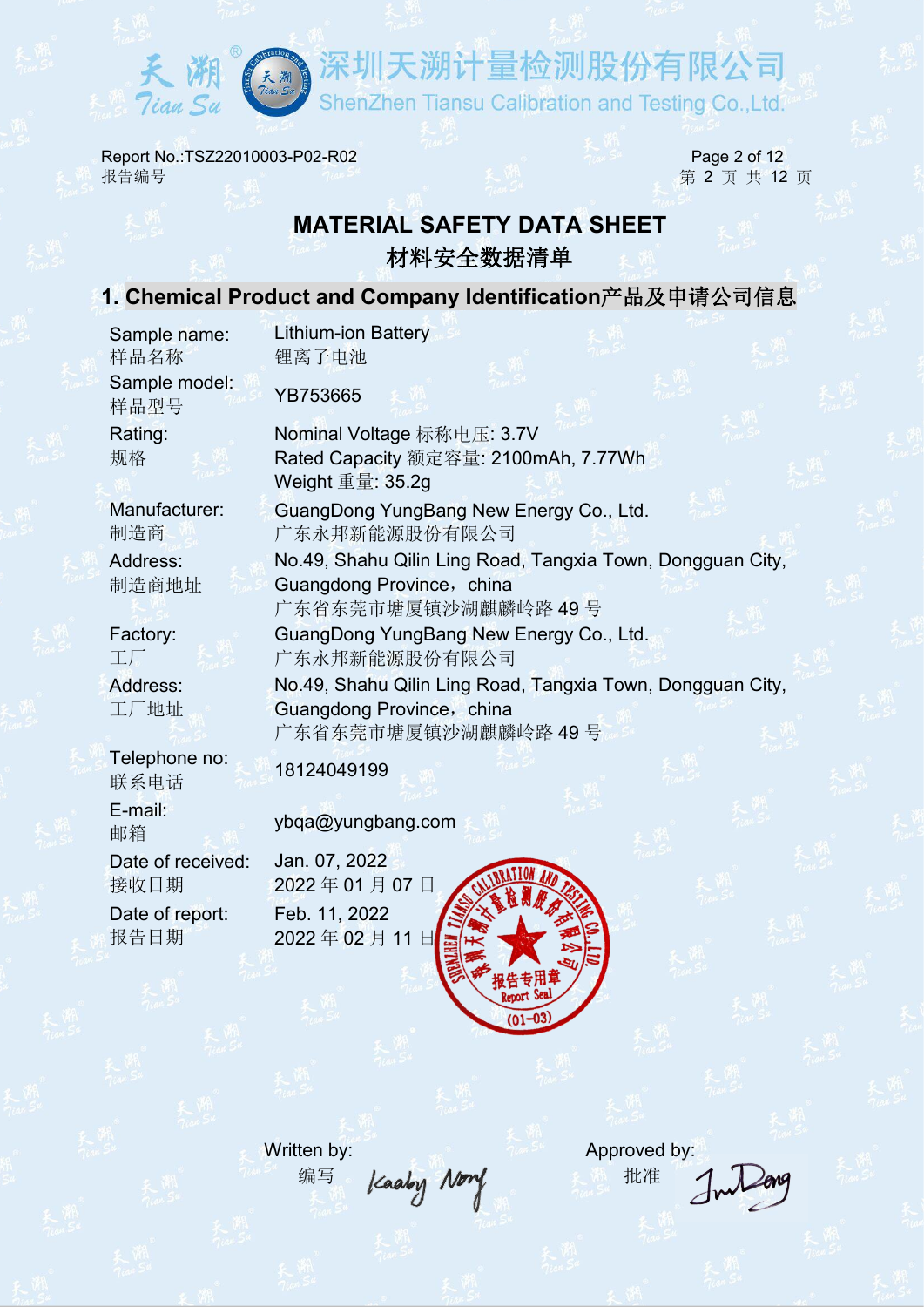Report No.: TSZ22010003-P02-R02 Page 3 of 12 报告编号 2010年 12 页 第 3 页 共 12 页 また 12 页 また 12 页 また 12 页 また 12 页 また 12 页 また 12 页 また 12 页 また 12 页 また 12 页 また 12 页 また 12 页 また 12 页 また 12 页 また 12 页 また 12 页 また 12 页 また 12 页 また 12 页 また 12 页 また 12 页 また 12 页 また 12 页 また 12 页 また 12 页 ま

## **2. Composition/Information on Ingredients**原料成分信息

| <b>Chemical Name</b><br>化学名称                             | <b>Percent of Content</b><br>含量百分比 | <b>CAS No.</b><br>CAS 编号 |
|----------------------------------------------------------|------------------------------------|--------------------------|
| <b>Lithium Cobalt Oxide</b><br>钴酸锂(LiCoO <sub>2</sub> )  | 25%~35%                            | 12190-79-3               |
| Graphite 石墨(C)                                           | 15%~20%                            | 7782-42-5                |
| Polyvinylidene Fluoride<br>聚偏氟乙烯(PVDF)                   | $1\% - 5\%$                        | 24937-79-9               |
| Acetylene Black 乙炔黑(SP)                                  | $0.5\% \sim 3\%$                   | 1333-86-4                |
| Aluminum 铝(Al)                                           | 21%~23%                            | 7429-90-5                |
| Copper 铜(Cu)                                             | 10%~11%                            | 7440-50-8                |
| Lithium hexafluorophosphate<br>六氟磷酸锂(LiPF <sub>6</sub> ) | 10%~15%                            | 21324-40-3               |

## **3. Hazards Summarizing** 危险概述

# **Danger sort** 危险类别**:** N/A

#### **Routes of entry**进入途径**:**

1. Eyes and Skin – When leaking, the electrolyte solution contained in the battery irritates to ocular tissues and the skin.

眼睛和皮肤 – 当电池泄漏时, 电池内部的电解液会刺激眼膜和皮肤, 甚至有疼痛感。

- 2. Inhalation-Respiratory (and eye) irritation may occur if fumes are released due heat or an abundance of leaking batteries.
	- 吸入 一 电池大量泄漏产生热量导致冒烟,吸入会刺激呼吸系统。
- 3. Ingestion The ingestion of the battery can be harmful. Content of open battery can cause serious chemical burns of mouth, esophagus and gastrointestinal tract. 吞食 – 吞食电池对身体有很大伤害。电池里含的物质会引起嘴、食道和胃肠道 化 学灼伤。

# **Health harm** 健康损害**:**

Exposure to leaking electrolyte from ruptured or leaking battery can cause电池破裂导 致电解液外漏会导致以下伤害:

1. Inhalation-Burns and irritation of the respiratory system, coughing, wheezing, and shortness of breath.

吸入-灼伤或刺激呼吸系统,可能会产生咳嗽、喘息和呼吸浅短等现象。

2. Eyes-Redness, tearing, burns. The electrolyte is corrosive to all ocular tissues. 眼睛一红肿,疼痛,灼伤。电解液会腐蚀视网膜。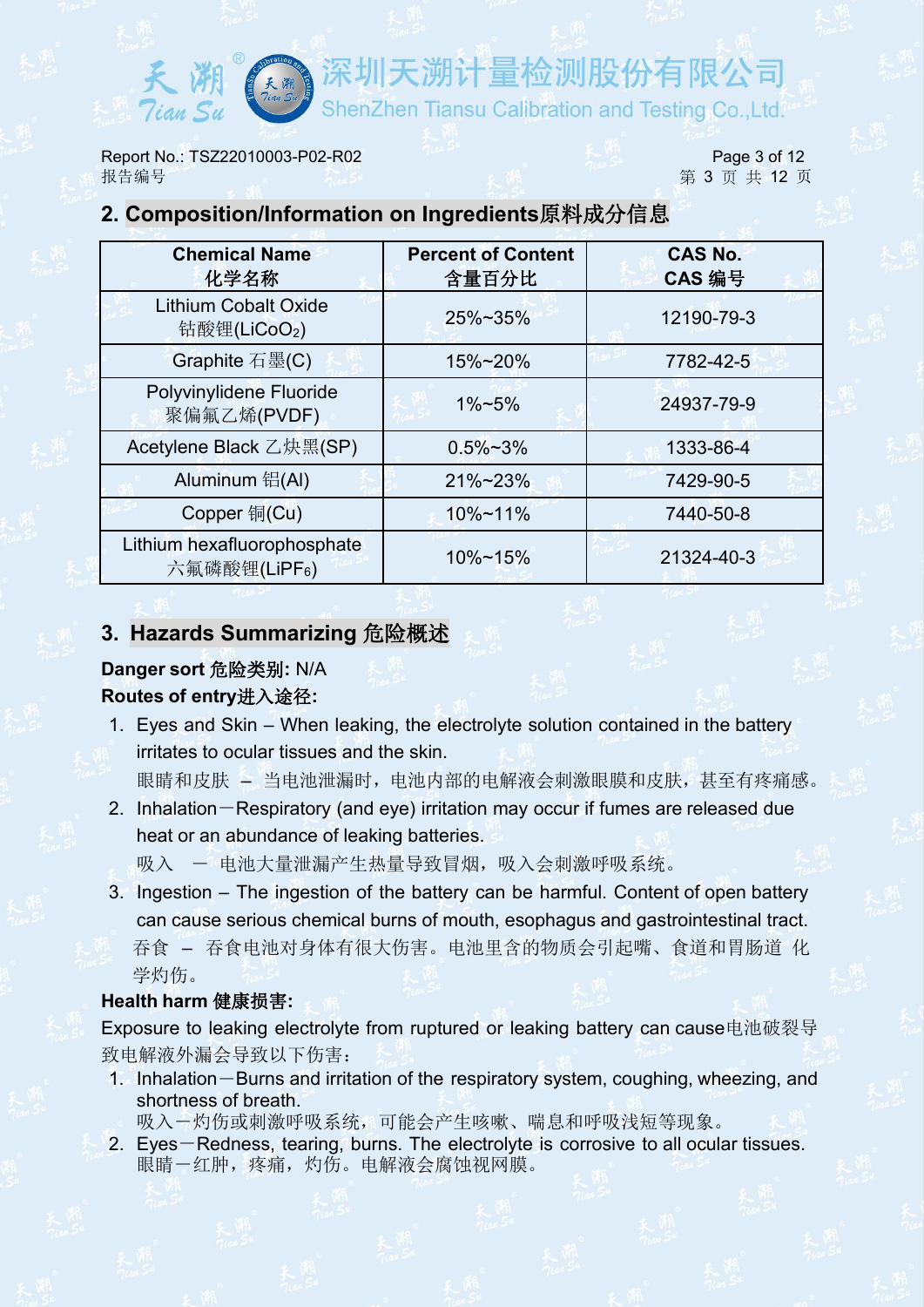溯计量检测股份有限公司

**Report No.:TSZ22010003-P02-R02 Page 4 of 12** 报告编号 第 4 页 共 12 页

- 3. Skin-The electrolyte is corrosive and causes skin irritation and burns. 皮肤-电解液有腐蚀性,会刺激皮肤甚至灼伤皮肤。
- 4. Ingestion-The electrolyte solution causes tissue damage to throat and gastrointestinal track.
	- 吞食-电解液会导致咽喉组织损伤和胃肠道损伤。

**Environment harm** 环境危害**:** Not necessary under conditions of normal use.正常使用 条件下没有危害。

**Explosion danger**爆炸危险**:** The battery may be explosive at high temperature (above 60℃) or exposing to the fire.电池在高温条件下(大于 60℃)或者置于火中会导致爆炸。

#### **4. First Aid Measures** 急救措施

**Skin contact:** Not anticipated. If the battery is leaking and the contained material contacts the skin, flush with copious amounts of clear water for at least 15 minutes. **Eye contact:** Not anticipated. If the battery is leaking and the contained material contacts eyes, flush with copious amounts of clear water for at least 15 minutes. Get medical attention at once.

**Inhalation:** Not anticipated. If the battery is leaking, remove to fresh air. If irritation persists, consult a physician.

**Ingestion:** Not anticipated. If the battery is leaking and the contained material is ingested, rinse mouth and surrounding area with clear water at once. Consult a physician immediately for treatment.

皮肤接触**:** 没有事先预料的,如果电池漏液接触到皮肤上,立即用大量的清水冲洗至少 15 分钟。

眼睛接触**:** 没有事先预料的,如果电池漏液接触到眼睛上,立即用大量的清水冲洗至少 15 分钟,并立即就医。

吸入**:** 没有事先预料的电池泄漏,转移到空气新鲜的地方,如果刺激性还存在,请咨询医 生。

吞食**:** 没有事先预料的,如果电池漏液并且吞食了电池原料,立即用清水冲洗嘴部及周围 部位,并就医治疗。

#### **5. Fire Fighting Measures** 消防措施

**Unusual Fire and Explosion Hazards:** Battery may explode or leak potentially hazardous vapors subject to: exposed to excessive heat (above the maximum rated temperature as specified by the manufacturer) or fire, over-charged, short circuit, punctured and crushed.

**Hazardous Combustion Products:** Fire, excessive heat, or over voltage conditions may produce hazardous decomposition products. Damaged batteries can result in rapid heating and the release of flammable vapors.

**Extinguishing Media:** Dry chemical type extinguishers are the most effective means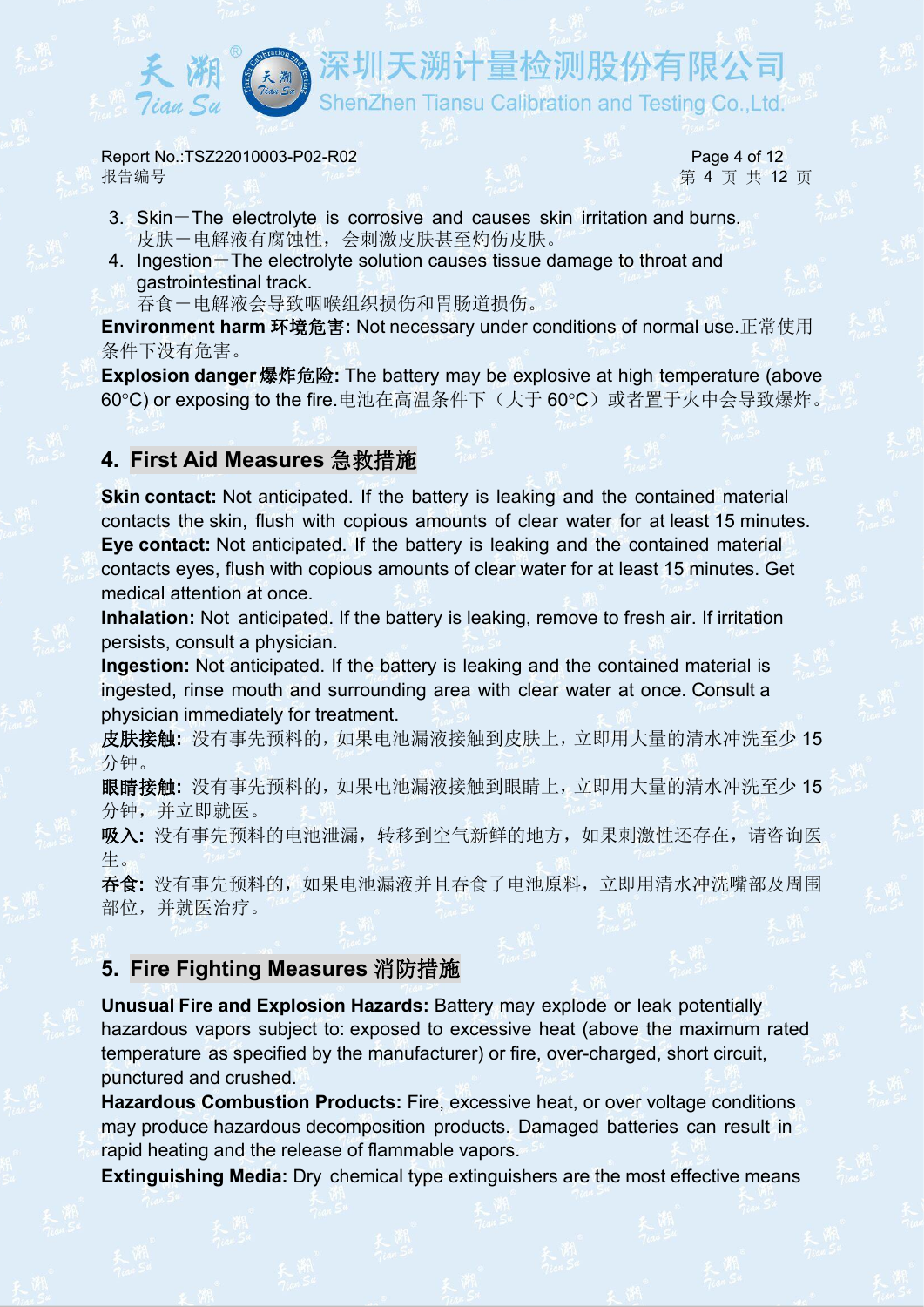溯计量检测股份有限公司 ShenZhen Tiansu Calibration and Testing Co.,Ltd.

Report No.:TSZ22010003-P02-R02 Page 5 of 12 报告编号 第 5 页 共 **12** 页

to extinguish a battery fire. A  $CO<sub>2</sub>$  extinguisher will also work effectively.

**Fire Fighting Procedures:** Use a positive pressure self-contained breathing apparatus if batteries are involved in a fire. Full protective clothing is necessary. During water application, caution is advised as burning pieces of flammable particles may be ejected from the fire.

异常着火和爆炸危险**:** 电池爆炸或漏液可能是由以下原因导致: 暴露于高温环境 (超过 制造商规定的最大额定温度) 或者火中, 电池过充电, 短路, 刺穿和挤压。

产品烧毁危害**:** 着火,过热或者过压条件可能会导致产品分解。损坏的电池会导致快速升 温和释放可燃性气体。

灭火仪器**:** 对于电池着火灭火最有效的是干燥的化学型灭火器,二氧化碳灭火器也可。 消防程序**:** 如果火灾中有电池,要使用正压呼吸装置,全防护服是必不可缺的,在使用水 设备时要小心谨慎,因为燃烧的一些可燃性颗粒会从火中喷射出。

#### **6. Accidental Release Measures** 偶然的释放措施

The material contained within the battery would only be released under abusive conditions. In the event of battery rupture and leakage, collect all the released materials that are not hot or burning in an appropriate waste disposal container while wearing proper protective clothing and ventilate the area. Placed in approved container and disposed according to the local regulations.

电池内部的原料只会在恶劣条件下释放。万一电池破裂和泄漏,收集所有不热和燃烧后 的残渣置于废料处理箱,要穿上防护服和在通风的地方进行。放置在被批准的容器并 按照规程处理废料。

#### **7. Handling and Storage** 操作和贮存

#### **Handling** 操作**:**

1. Batteries are designed to be recharged. However, improperly charging a battery may cause the battery to flame. When charging the battery, use dedicated chargers and follow the specified conditions.

电池被设计为可充电的,然而不正确的充电方式可能会导致电池着火。当给电池充电 时,要使用专用的充电器并按照指定的充电条件进行。

- 2. Never disassemble or modify a battery.不拆解电池。
- 3. Do not immerse, throw, and wet a battery in water.不浸没、投掷和用水弄湿电池。
- 4. Should a battery unintentionally be crushed, thus releasing its contents, rubber gloves must be used to handle all battery components. Avoid the inhalation of any vapors that may be emitted.如果电池被无意挤压而导致内部物质释放, 必须带上橡胶 手套处理所有的电池成分,避免吸入释放的任何气体。
- 5. Short circuit causes heating. In addition, short circuit reduces the life of the battery and can lead to ignition of surrounding materials. Physical contact with to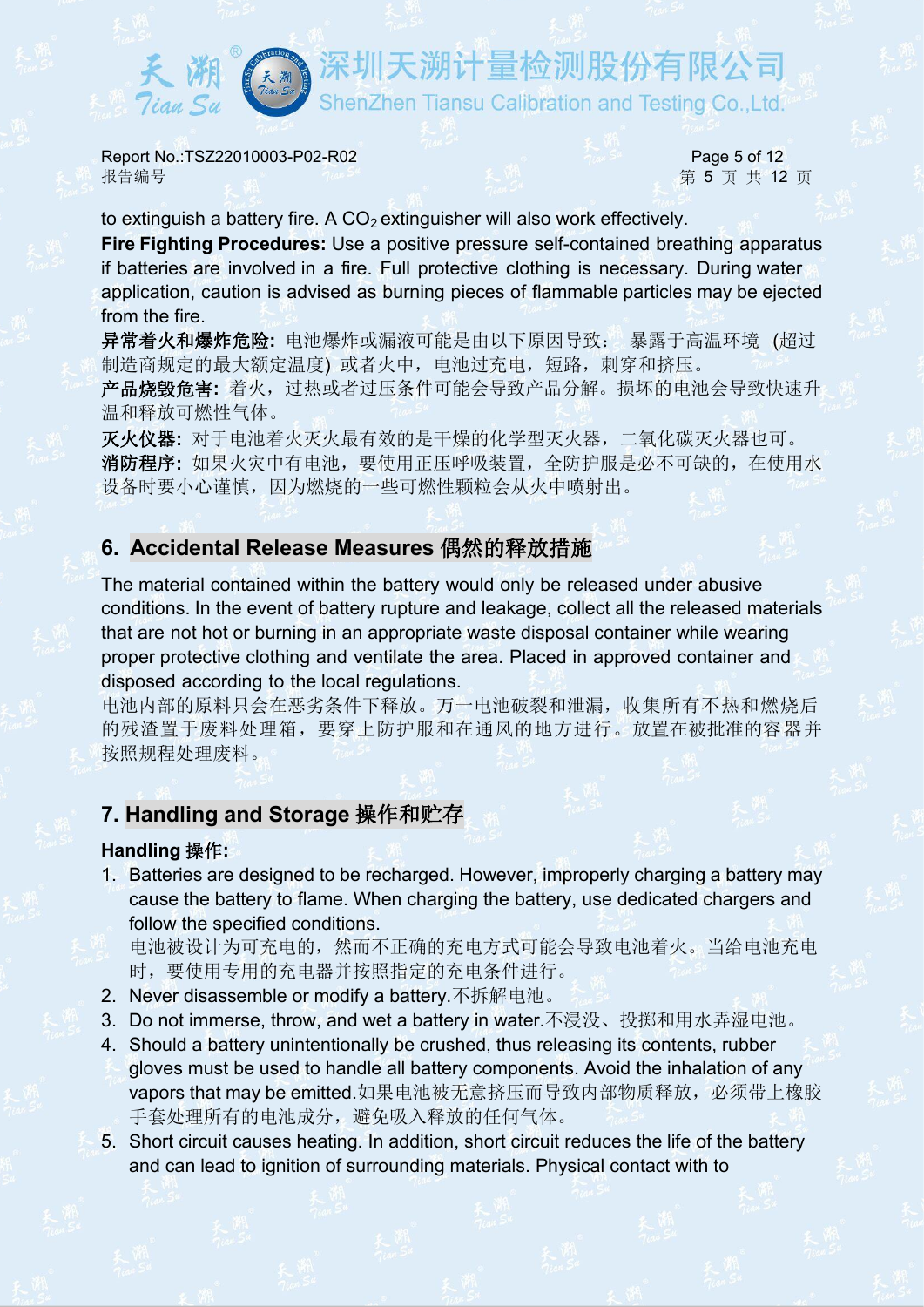E溯计量检测股份有限公司

Report No.:TSZ22010003-P02-R02 Page 6 of 12 报告编号 第 6 页 共 12 页

short-circuited battery can cause skin burn.短路会引起电池过热。此外,短路会使电 池寿命大大减少,甚至会导致周围材料着火。 身体接触短路的电池会导致皮肤灼伤。

- 6. Avoid reversing the battery polarity, which can cause the battery to be damaged or flame.避免颠倒电池极性,可能会引起电池损坏或者燃烧。
- 7. In the event of skin or eye exposure to the electrolyte, refer to Section 4, First Aid Measures.如果皮肤或者眼睛接触到电解液,参考第四项并立即采取急救措施。

#### **Storage** 贮存**:**

- 1. Batteries should be separated from other materials and stored in a noncombustible, well ventilated, sprinkler-protected structure with sufficient clearance between walls and battery stacks. Do not place batteries near heating equipment, nor expose to direct sunlight for long periods.电池应该和其他材料分开 并且贮存在通风且不易燃烧的地方。自动灭火装置应与墙和电池组保持足够的间隙。 不要把电池靠近加热装置,或者直接长时间的暴露于阳光直射的区域。
- 2. Do not store batteries above 35℃ or below –20℃. Store batteries in a cool (about 20±5℃) in a long time, dry and ventilated area that is subject to little temperature change. Elevated temperatures can result in reduced battery cycle life. Battery exposure to temperatures in excess of 60℃ will result in the battery venting flammable liquid and gases.不要在35℃以上和-20℃以下的环境贮存电池。电池应 该贮存在干燥的、通风良好的阴凉区域(大约20±5℃)。升高温度会导致电池循环 寿命减少。电池暴露于60℃以上的温度可能会导致电池泄漏可燃性液体和气体。
- 3. Keep batteries in original package until use and do not jumble them.保持电池最原 始的包装直到使用时,不要把电池弄混乱。

#### **8. Exposure Controls/Personal Protection** 暴露控制**/**自我防护

**Engineering Controls:** Keep away from heat and open flame.

**Ventilation:** Not necessary under conditions of normal use. In case of abuse, use adequate mechanical ventilation (local exhaust) for the battery that ventgas or fumes.

**Respiratory Protection:** Not necessary under conditions of normal use. If battery is burning, leave the area immediately. During fire fighting fireman should use self-contained breathing, full-face respiratory equipment. Fires may be fought but only from safe fire fighting distance, evacuate all persons from the area of fire immediately. **Eye Protection:** Not necessary under conditions of normal use. Use safety glasses with side shields if handling a leaking or ruptured battery.

**Body Protection:** Not necessary under conditions of normal use. Use rubber apron and protective working in case of handling a leaking of ruptured battery.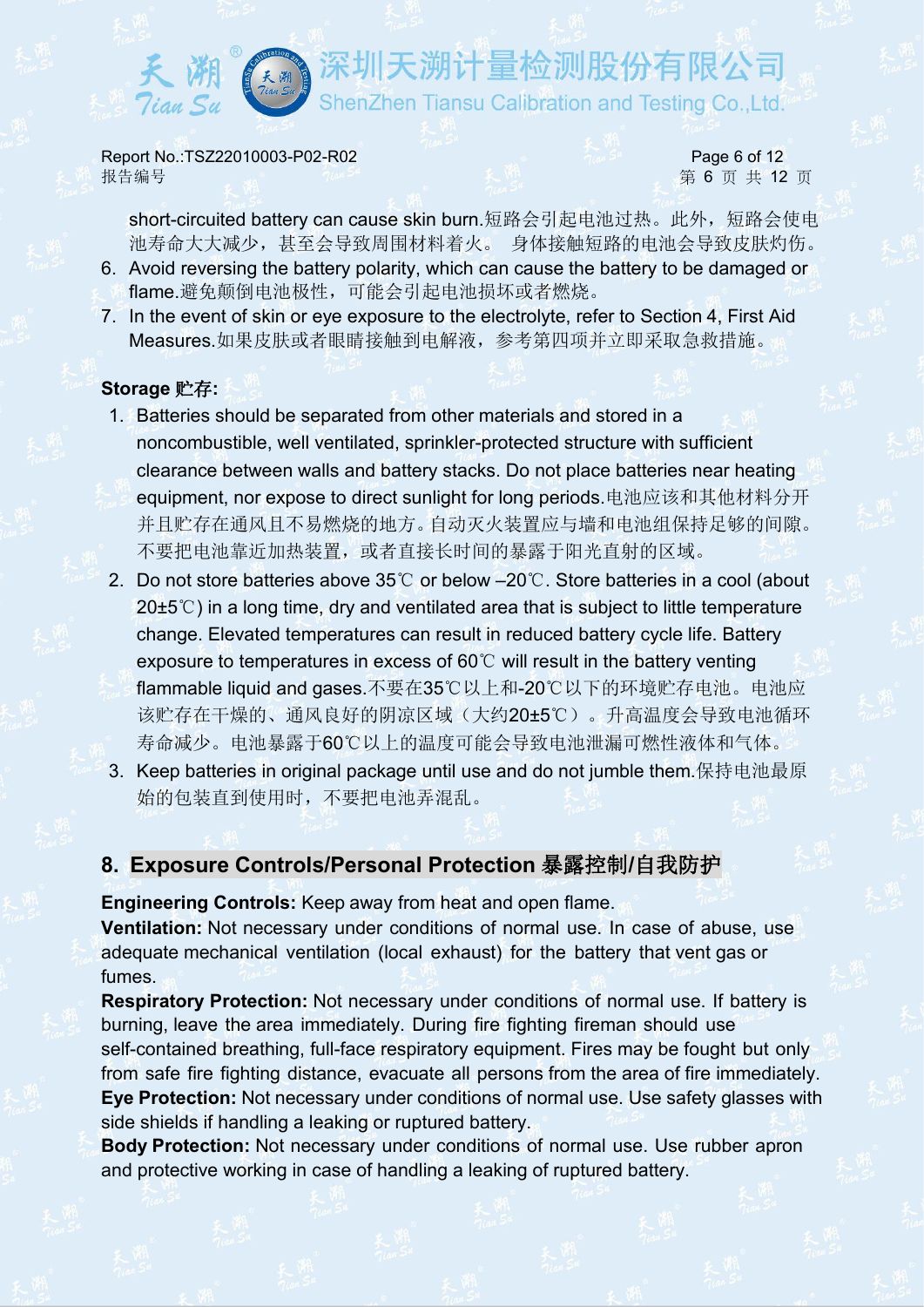深圳天溯计量检测股份有限公司

Report No.:TSZ22010003-P02-R02 Page 7 of 12 报告编号 第 **7** 页 共 **12** 页

Tian Su

**Protective Gloves:** Not necessary under conditions of normal use. Use chemical resistant rubber gloves if handling a leaking or ruptured battery.

**Others:** Use good chemical hygiene practice. Wash hands thoroughly after cleaning-up a battery spill caused by leaking battery. No eating, drinking, or smoking in battery storage area.

工程控制**:** 远离高温和明火。

通风设备**:** 正常使用条件下是不必要的。为了防止不合理的滥用,要使用合适的机械 通风设备排出电池产生的气体和黑烟。

呼吸防护**:** 正常使用条件下是不必要的。如果电池着火,立即远离着火区域。在灭火期间 要使用自给自足的全脸防护的呼吸装置。要保持安全的灭火距离并立即疏散着火区域的所 有人员。

眼睛防护**:** 正常使用条件下是不必要的。处理泄漏或者破裂的电池时要戴上有边罩的防护 眼镜。

身体防护**:** 正常使用条件下是不必要的。处理泄漏或者破裂的电池时要穿上有橡胶围裙或 者安全工作服。

防护手套**:** 正常使用条件下是不必要的。处理泄漏或者破裂的电池时要戴上抗化学腐蚀的 橡胶手套。

其他**:** 保持良好的化学卫生习惯。清理完泄漏电池的漏液后要彻底地清洗手。在贮存电池 的区域不吃东西,不喝酒,不吸烟。

#### **9. Physical and Chemical Properties** 物理和化学特性

(a)Appearance 外观 The Solid 固体 (b)Odor 气味 Monotony 无味 (c)Odor threshold 气味阈值 Not available. 不适用。 (d)pH PH 值 Mote available. 不适用。 (e)Melting point/freezing point 熔点/凝固点 Not available. 不适用。 (f)Initial boiling point and boiling range 初始沸点和沸腾范围 (g)Flash poin 闪点 Not available. 不适用。 (h)Evaporation rate 蒸发速率 Not available. 不适用。 (i)Flammability 易燃性(固态、气态) Not available. 不适用。 (j)Upper/lower flammability or explosive limits

上下易燃极限或爆炸极限

(k)Vapor pressure 蒸汽压力 Not available. 不适用。 (I)Vapor density 蒸汽密度 Not available. 不适用。 (m)Relative density 相对密度 Not available. 不适用。 (n)Solubility(ies) 可溶性 Not available. 不适用。

Not available. 不适用。

Not available. 不适用。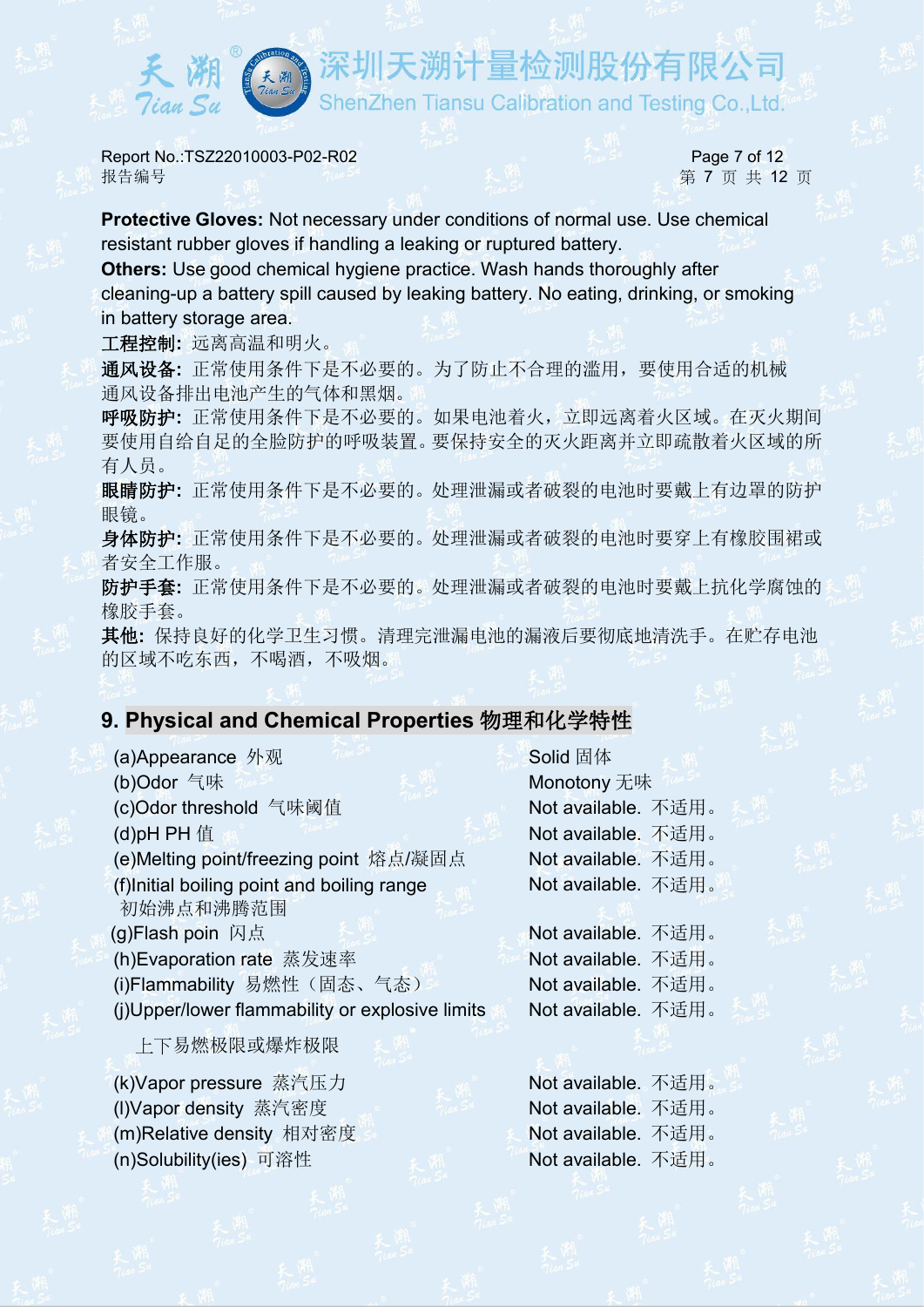深圳天溯计量检测股份有限公司 ShenZhen Tiansu Calibration and Testing Co.,Ltd.

Report No.:TSZ22010003-P02-R02 Page 8 of 12 报告编号 第 8 页 共 12 页

- (o)Partition coefficient: n-octanol/water 分配系数:n-辛醇/水
- (p)Auto-ignition temperature 自燃温度 Not available. 不适用。
- (q)Decomposition temperature 自动点火温度 Not available. 不适用。
- 

Not available. 不适用。

(r)Viscosity 分解温度 Not available. 不适用。

# **10. Stability and Reactivity** 稳定性和反应活性

#### **Stability:** Stable

**Conditions to Avoid:** Do not heat, throw into fire, disassemble, short circuit, immerse in water or overcharge, etc.

**Incompatibility:** None during normal operation. Avoid exposure heat, open flame and corrosives.

**Hazardous Polymerization:** Will not occur.

**Hazardous Decomposition Products:** The battery may release irritative gas once the electrolyte leakage.

稳定性**:** 稳定

避免条件**:** 不能加热,不要置于火中,不随便拆解,不短路,不浸入水中,不过充等。 不适用性**:** 正常操作条件下没有。避免暴露在高温、明火和腐蚀性物质环境中。 聚合物危害**:**不会发生。

拆解产品危害**:** 一旦电解液泄漏,电池会挥发出刺激性气体。

# **11. Toxicological Information**有害物质信息

The battery does not elicit toxicological properties during routine handling and use. If the battery is opened through misuse or damage, discard immediately. Internal components of cell are irritant and sensitization.

**Irritancy:** The electrolytes contained in this battery can irritate eyes with any contact. Prolonged contact with the skin or mucous membranes may cause irritation. **Sensitization:** No information is available.

**Teratogenicity:** No information is available.

**Carcinogenicity:** No information is available.

**Mutagenicity:** No information is available.

**Reproductive toxicity:** No information is available.

电池在正常的操作和使用中不能有发出有毒物质。如果由于不正确的使用或破坏导致 电池裂开,立即丢掉。电芯内部成分有刺激性甚至诱发过敏。

刺激性**:** 电池内部的电解液会刺激眼睛。皮肤或黏膜长时间接触或产生刺激效应。 过敏**:** 没有可用的信息。

致畸胎性**:** 没有可用的信息。

致癌性**:** 没有可用的信息。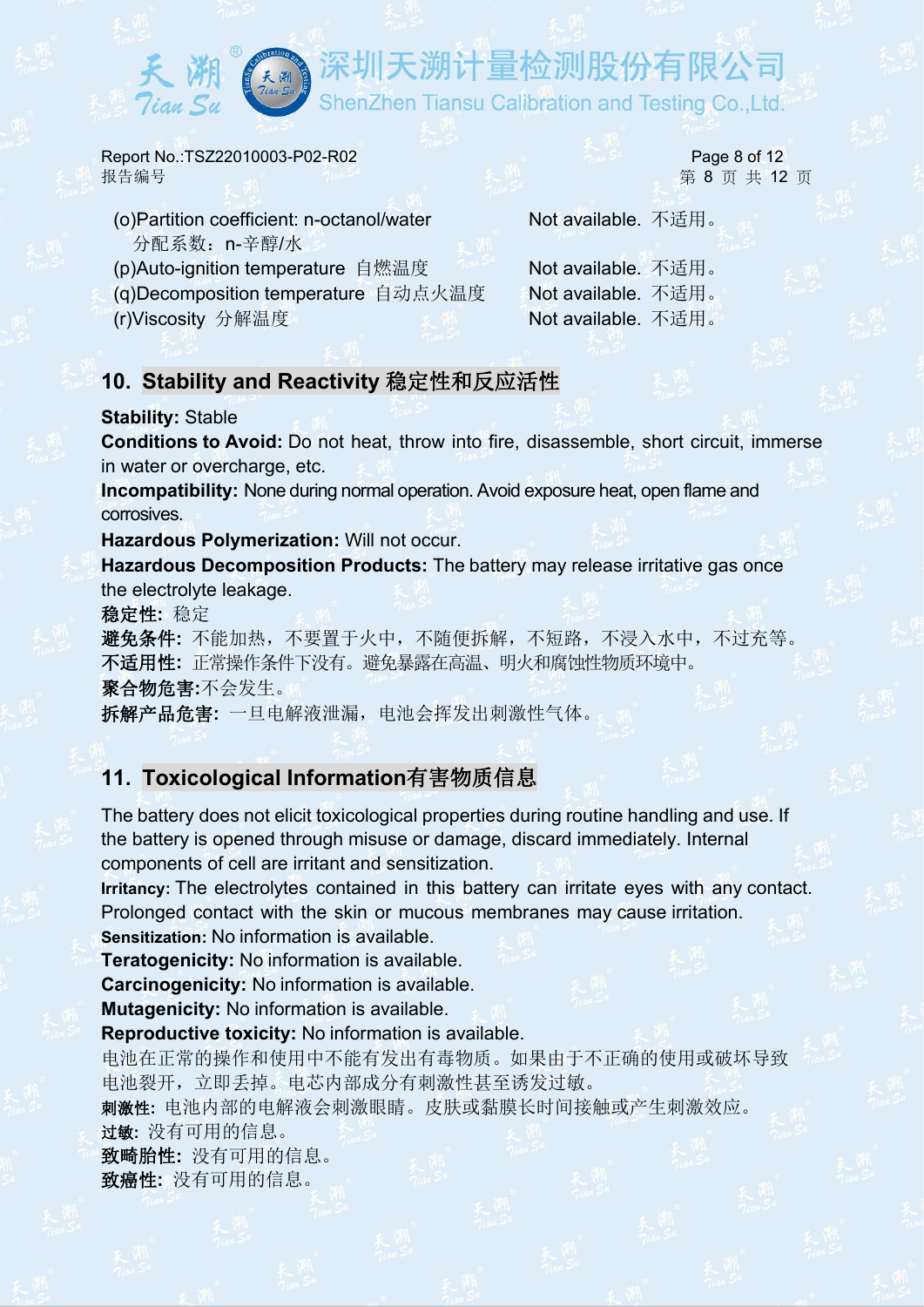F溯计量检测股份有限公司

Report No.:TSZ22010003-P02-R02 Page 9 of 12 报告编号 第 9 页 共 12 页

诱变性**:** 没有可用的信息。 生殖毒性**:** 没有可用的信息

# **12. Ecological Information**生态信息

1. When properly used and disposed, the battery does not present environmental hazard.

正确使用电池时不会造成环境损害。

- 2. The battery does not contain mercury, cadmium, or lead. 电池不能含有汞、镉、铅。
- 3. Do not let internal components enter marine environment. Avoid releasing to water ways,

wastewater or ground water.

不要让电池内部成分进入水生态。避免排入水路系统、废水和地下水中。

# **13. Disposal Considerations**废弃处理

- 1. Disposal of the battery should be performed by permitted, professional disposal firms knowledgeable in Federal, State or Local requirements of hazardous waste treatment and hazardous waste transportation.处理电池要有许可,在联邦、国家或 者当地危害物质处理部门和危害物质运输部门要求的专业处理知识。
- 2. The battery should be completely discharged prior to disposal and/or the terminals taped or capped to prevent short circuit. When completely discharged it is not considered hazardous.处理电池之前要完全放电或者把电池末端用胶带粘上防止短 路。完全放电的电池被认为是没有危害的。
- 3. The battery contains recyclable materials. Recycling options available in your local area should be considered when disposing of this product, through licensed waste Carrier.

电池包含可循环利用的材料。在当地回收利用这些处理掉的产品时,要取得废弃物处 理的授权。

# **14. Transport Information**运输信息

According to PACKING INSTRUCTION 965 ~ 967 of IATA DGR 63rd Edition for transportation, the special provision 188 of IMDG (inc Amdt 40-20). The batteries should be securely packed and protected against short-circuits. Examine whether the package of the containers are integrate and tighten closed before transport. Take in a cargo of them without falling, dropping, and breakage. Prevent collapse of cargo piles.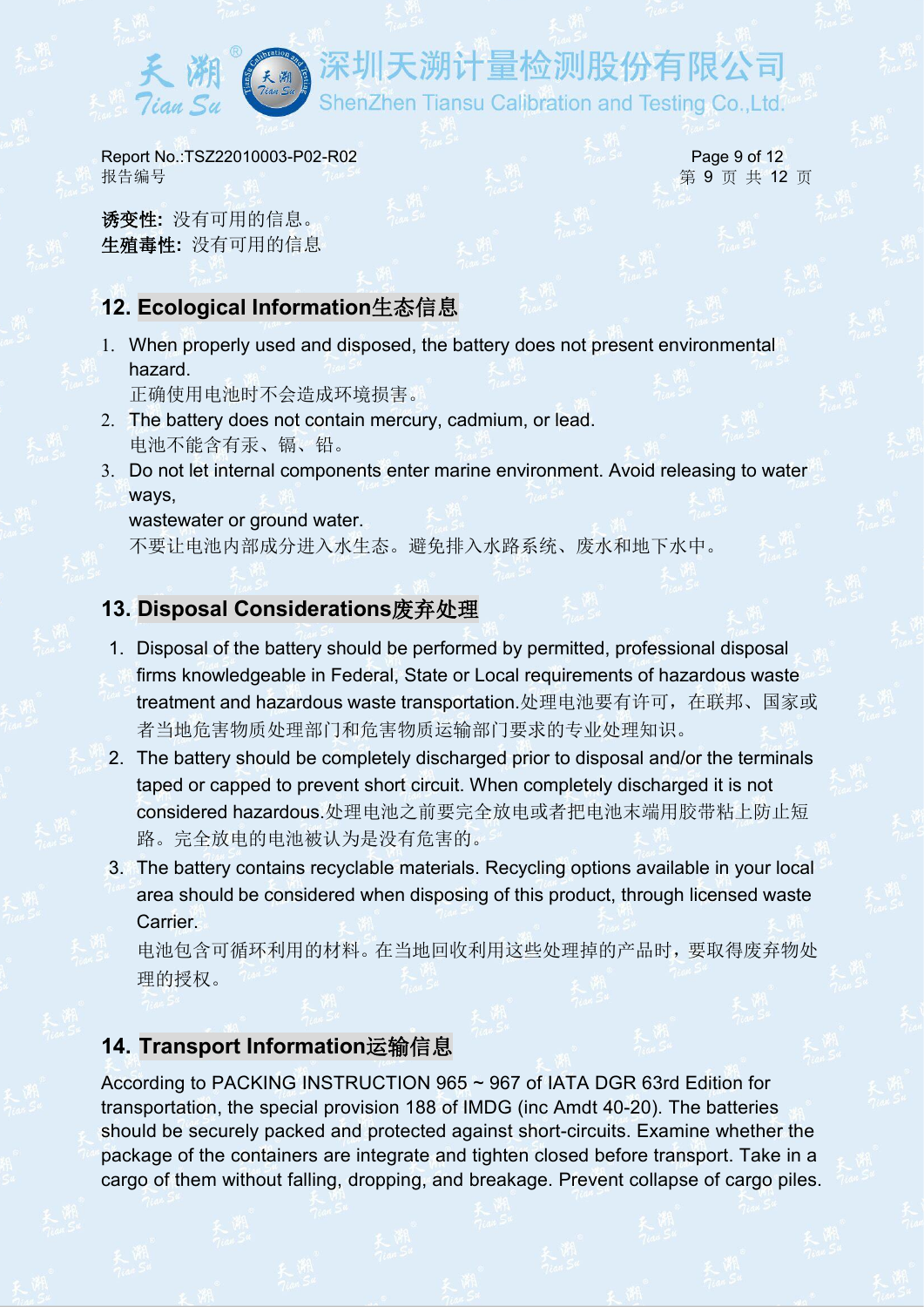**Report No.:TSZ22010003-P02-R02 Page 10 of 12** 报告编号 第 10 页 共 12 页

E溯计量检测股份有限公司

ShenZhen Tiansu Calibration and Testing Co.,Ltd.

Don't put the goods together with oxidizer and chief food chemicals. The transport vehicle and ship should be cleaned and sterilized before transport. During transport, the vehicle should prevent exposure, rain and high temperature. For stopovers, the vehicle should be away from fire and heat sources. When transported by sea, the assemble place should keep away from bedroom and kitchen, and isolated from the engine room, power and fire source. Under the condition of Road Transportation, the driver should drive in accordance with regulated route, don't stop over in the residential area and congested area.

根据包装说明的 IATA DGR 第 63 期 965 ~ 967 运输、IMDG 的特殊条款 188 (inc Amdt 40-20)。电池应牢固地填充,防止短路。检查集装箱的包装是否在运输前整合并拧紧。 确定没有一个货物掉落,跌落,和破损,防止货物堆崩溃。不要把货物与氧化剂,食品放在 一起。运输车辆和船舶在运输前应清洗和消毒,运输车辆应避免接触雨水和高温。停留时, 车辆应远离火和热源。海运时,装配位置应远离卧室和厨房,并从机舱、电源和火源处隔离。 公路运输情况下,司机开车应该按照规定路线,不要在居民区和人口稠密区停留。

- **(a) UN number UN** 编号 UN3480&UN3481
- **(b) UN Proper shipping name UN** 适当的运输名称

LITHIUM IONBATTERIES (including lithium ion polymer batteries) or; LITHIUM ION BATTERIES CONTAINED IN EQUIPMENT or LITHIUM ION BATTERIES PACKED WITH EQUIPMENT (including lithium ion polymer batteries) 锂离子电池(包括锂离子聚合物电池);或内置在设备中的锂离子电池或与设备包装在 一起的锂离子电池(包括锂离子聚合物电池)。

- **(c) Packing Instruction (if applicable)**包装方式(如果适用) 965 IB, 966 II, 967 II
- **(d) Marine pollutant** 海洋污染物**(Yes/No)**  $\mathsf{No}$  and  $\mathsf{No}$
- **(e) Transport in bulk (according to Annex II of MARPOL 73/78 and the IBC Code)** 散装运输

No information available.无可用信息。

**(f) Special precautions** 特别预防措施 No information available.无可用信息。

#### **15. Regulatory Information**监管信息

The transport of rechargeable lithium-ion batteries regulated by the united nations as detailed in the "model Regulations on the transport of dangerous Goods Ref. ST/SG/ AC.10/1 Rev.21"

Defined by the Seventh Revised Edition of the United Nations Recommendations on the Transport of Dangerous Goods, Manual of Test and Criteria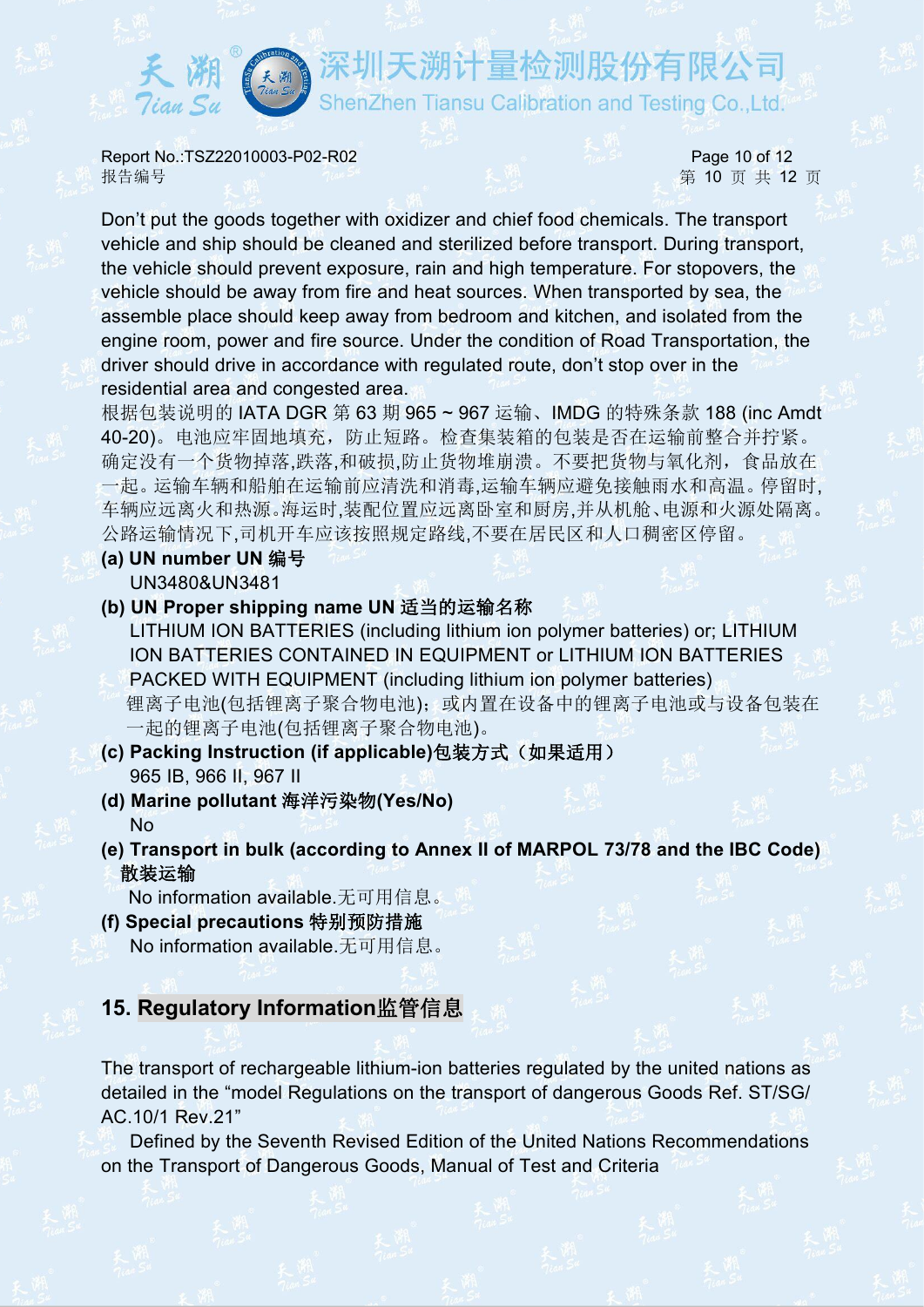深圳天溯计量检测股份有限公司 ShenZhen Tiansu Calibration and Testing Co.,Ltd.

**Report No.:TSZ22010003-P02-R02** Page 11 of 12 报告编号 第 11 页 共 12 页

(ST/SG/AC.10/11/Rev.7/Section38.3).The Lithium-ion Cells and the battery Packs may or may not be assigned to the UN3480 Class-9 that is restricted for transport. 可充电锂离子电池的运输受联合国的统一监管,详见"关于危险货物运输的新型法规参考 "ST/SG/AC.10/1 Rev.21"

联合国《关于危险货物运输的建议书,试验和标准手册》第七修订版第38.3 节 (ST/SG/AC.10/11/Rev.7/Section38.3) 明确规定锂离子电芯和电池组有可能或 可能不被划分到 UN3480 第九类危险品

#### **16. Other Information**其他信息

The commissioner provides the composition information of batteries, and promises its integrity and accuracy. Users should read this file carefully, and use the batteries in correct method. Shenzhen Tiansu Calibration and Testing Co.,Ltd.,doesn't assume responsibility for any damage or loss because of misuse of batteries. 该电池的成分信息由委托方提供并承诺其完整性和准确性。用户应仔细阅读此文件,并按 照正确的方法使用电池,如因电池使用不当造成的损害或损失,深圳天溯计量检测股份有

限公司不承担任何责任。